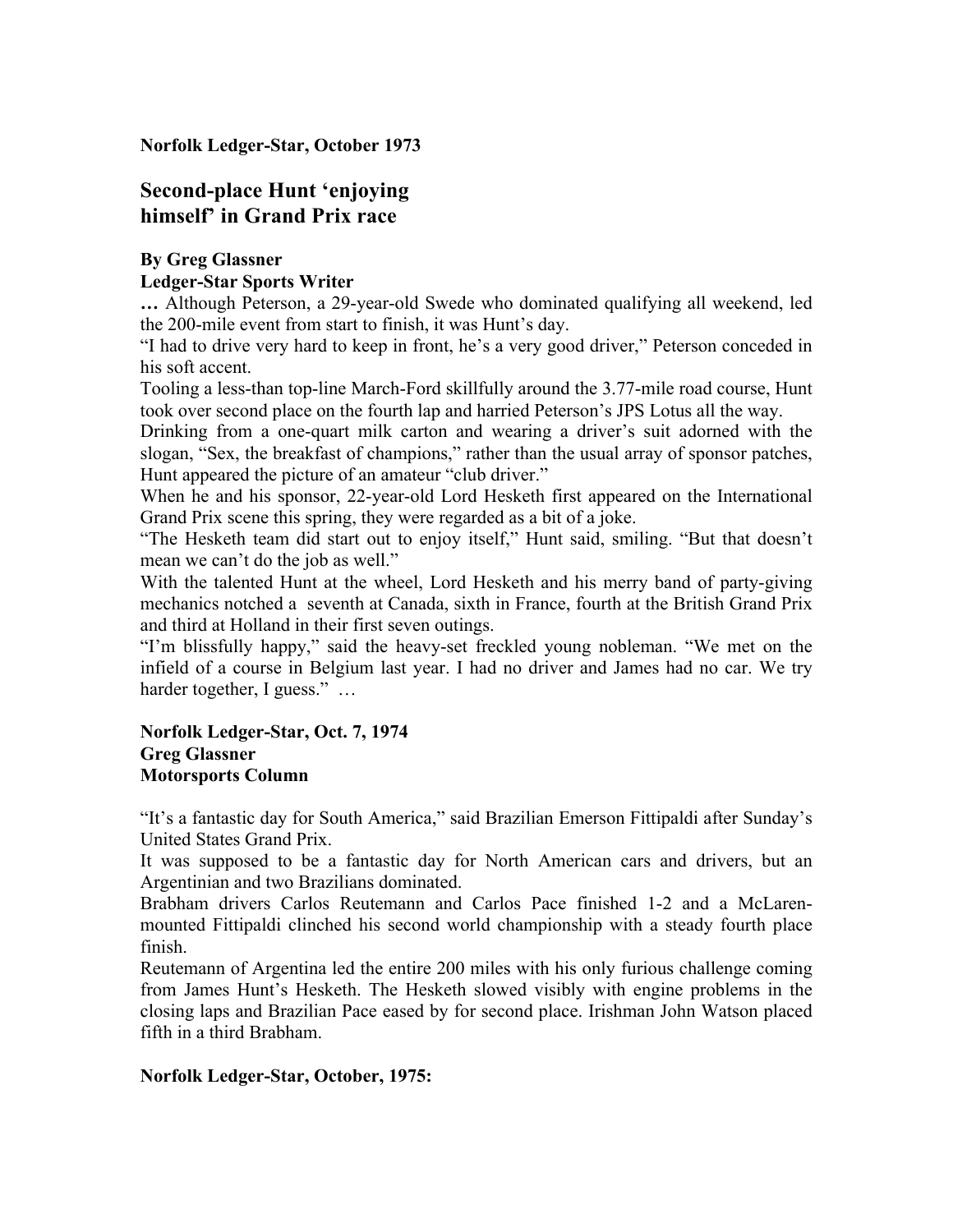# **More rain, begs underdog driver**

### **By Greg Glassner Ledger-Star Sports Writer**

WATKINS GLEN, N.Y. – Although many drivers and spectators who braved the fog, rain and cold of Friday's qualifying sessions for the United States Grand Prix longed for the sun to shine, at least one driver wished for more rain.

He was 25-year-old Hans-Joachim Stuck, the impetuous son of pre-World War II Grand Prix Driver Hans Stuck.

"The more it rains, the better it is for me," said Stuck, a tall, broad-shouldered blonde known for his elbows-out, go-for-broke driving style.

You always have to go 100 percent in Formula 1 racing," noted Stuck, who was second fastest on a slick track during Friday's morning session and sixth quickest on the afternoon's drying track.

"You must have the feeling in the seats of your pants for driving in the wet. You must have the skill," Stuck added. "It's something some drivers have. You don't learn it."

Stuck's father was also known for his adaptability to adverse weather conditions and it is apparent that he likes to believe the slightly masochistic talent was inherited.

The youngest regular on the international Grand Prix circuit, Stuck was racing go-karts at age nine and got his first taste of Germany's famous Nurburgring race at age 13.

A sedan racer at 17, he is best known for his exploits at the wheel of a BMW endurance car. With more experience and maturity, however, he can be expected to be a Grand Prix contender.

"It was only dry one hour," Stuck said smiling. "I wanted it (the rain) to keep on going."

Englishman James Hunt ended up with Friday's top time, equivalent to 117.32 miles per hour around the 3.377 mile road course.

Hunt's rival for this year's World Championship, Niki Lauda of Austria, was fifth fastest in his Ferrari. Second fastest was South African Jody Sheckter in one of the revolutionary six-wheel Tyrrells, followed by Stuck's March teammates Ronnie Peterson and Vittorio Brambilla. The top six cars were .8 seconds apart…

# **October 1975 Lauda wins U.S. Grand Prix; Block Stalls Fittipaldi**

# **By Greg Glassner**

## **Virginian-Pilot Sports Correspondent**

WATKINS GLEN, N.Y. – Team tactics insured a win in the U.S. Grand Prix Sunday for 1975 world driving champion Niki Lauda of Australia.

The race appeared to be shaping up into a battle between Lauda and last year's champion Emerson Fittipaldi of Brazil, until Lauda's Ferrari teammate threw a decisive block on Fittipaldi.

"I think I could have stayed ahead of Fittipaldi [McLaren] if I didn't have any trouble," Lauda said. "But it was not an easy race."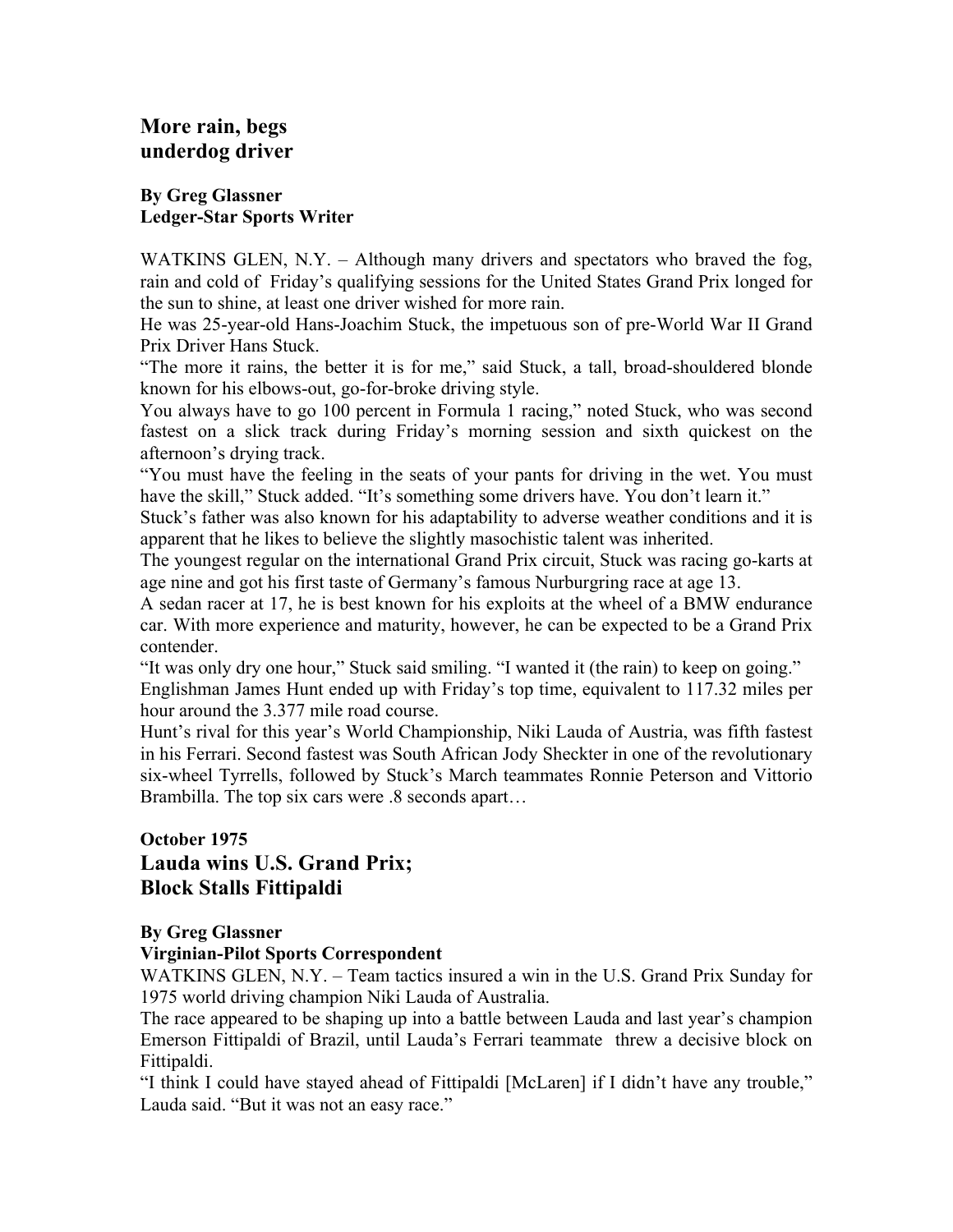… Fittipaldi was breathing down Lauda's exhaust pipes in the opening laps of the 200 mile event, the two pulling away from the rest of the field.

… Lauda's victory margin of five seconds came courtesy of teammate Clay Regazzoni. … "I tried to pass him a number of times and he wouldn't let me. If he was on the same lap I wouldn't complain, but he was a lap behind," a miffed Fittipaldi said.

… Fittipaldi's teammate Jochen Mass won a sizzling battle for third place among the young German and Englishman James Hunt [Hesketh], Swede Ronnie Peterson [Lotus] and South African Jody Scheckter [Tyrrell].

### **Norfolk Ledger-Star, Monday, August 2, 1976:**

## *Motorsports roundup* **By Greg Glssner**

## **Lauda 'Critical'**

Reigning world champion driver Niki Lauda remained in critical condition today in Mannheim, West Germany, following a three-car crash in Sunday's German Grand Prix.

Doctors in the intensive care unit at Mannheim Medical Hospital were most concerned about Lauda's lungs, damaged by poisonous fumes he inhaled in the cockpit of his burning Ferrari 312-T2.

The 27-year-old Austrian driving ace swerved into a guard rail after his car lost a rear wheel on a sharp left turn. The burning car was struck by cars driven by American Brett Lunger and German Harold Ertl. Two other drivers pulled the unconscious Lauda from his car.

The race, which was delayed for over an hour by the wreck, was won by Britain James Hunt in a McLaren-Ford M-3. Hunt is second to Lauda in this year's championship point standings. …

I could not find any clippings from my USGP coverage in 1976, Fortunately, PCA Shenandoah historian Harry Kennison contributed two photos he took of Hunt and Laiuda at speed and a story (attached) he wrote a few years ago about his trip to Watkins Glen in 1976, where he spent the night in his rental car.

"As I recall, this was Lauda's second race back after his accident. Hunt won the US Grand Prix and set himself up for the final race showdown in Japan where, as we all know, he captured the championship," Harry said.

In sharing Harry's story with friends, I said I slept in the infield in my Chevy Vega hatchback in 1971 and alongside my new Porsche 914 in 1972.

This prompted an e-mail from an old Penn State Sports Car Club friend, Stan Smith, who topped this by noting, "I took my '57 2CV to the Glen. It was the year the bus got burnt in the bog. I slept on the floor of the 2CV in the wooded area near the first turn."

Pat and Mary Riley of Corolla, N.C., made the trip with me to the Glen several times and Mary recalled that 1976 race and the fact we had a meal in the same restaurant as Niki Lauda, who was still recovering from his burns. "We saw him at the Glen when he returned. You commented how he kept smiling over to our table at the hotel restaurant